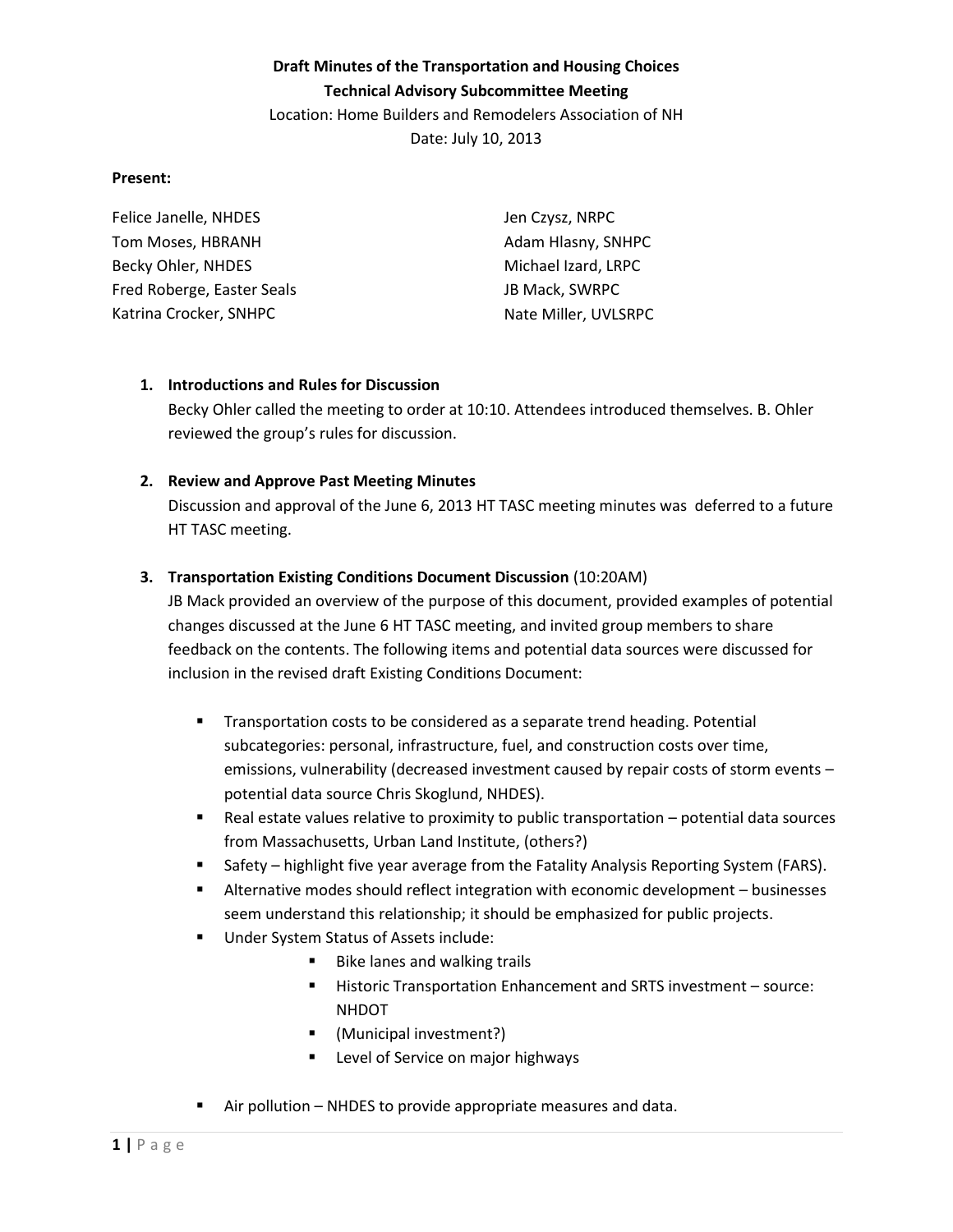- **Public transportation:** 
	- SCC and RCC structure and contributions. "Considerations for the Future" meaningful coordination to enhance infrastructure for aging and handicapped.
	- Need for broadened messaging and marketing source: Transport NH final report.
	- **Percent of population served by public transportation, source: NHDOT** Scorecard.
	- Historic expenditures from 5310 program, source: NHDOT
	- Graphics for aging population

## **4. Transportation Plan Outline Discussion** (11:15 AM)

JB Mack noted the regional planning commissions shared responsibility developing outlines for each element of the regional plans; the transportation outline was prepared by SNHRPC. Jen Czysz indicated planning commission feedback on the outline was the suggestion that contents should be integrated with NHDOT contractual work efforts conducted by the commissions. Becky Ohler reflected that the GSF Regional Transportation Planning scope of work provides good guidance for an outline: "Plans will propose implementation strategies to reduce economic barriers and impacts to natural resources, enhance public health opportunities, improve air quality and opportunities for creating location efficient housing, and reduce energy consumption and greenhouse gas emissions." The following items were discussed regarding outline revisions and additions:

- Add: regional and public transit plans such as the Coordinated Transit and Human Services Transportation Plans developed by the Regional Coordination Councils.
- **Provide number of interconnected transit system connections.**
- Include Complete Streets resources list.
- Add: transportation and housing affordability index.
- NHDES to provide cross reference with Transportation Climate Initiative 11 core metrics.
- Add: Parking and Travel Demand Management
- NHDES to provide fuel sales data as a proxy for fuel consumption and CO2 emissions.
- Outline page 2 "connectivity of roads" should be "connectivity of transportation".

## **5. Future Meeting Dates** (11:40 AM)

Jen Czysz noted meeting is tentatively scheduled for July 31, 2013 from 9:00-11:00AM to discuss the housing element. Based on the transportation and other feedback received to date, J. Czysz anticipates a revised draft *Granite State Future Statewide Existing Conditions and Trends Assessment* to be ready for review by the end of summer. B. Ohler suggested the entire revised document be sent to the HT TASC when completed and that the group should be prepared to reconvene in September or October to discuss the document. JB Mack agreed to provide a